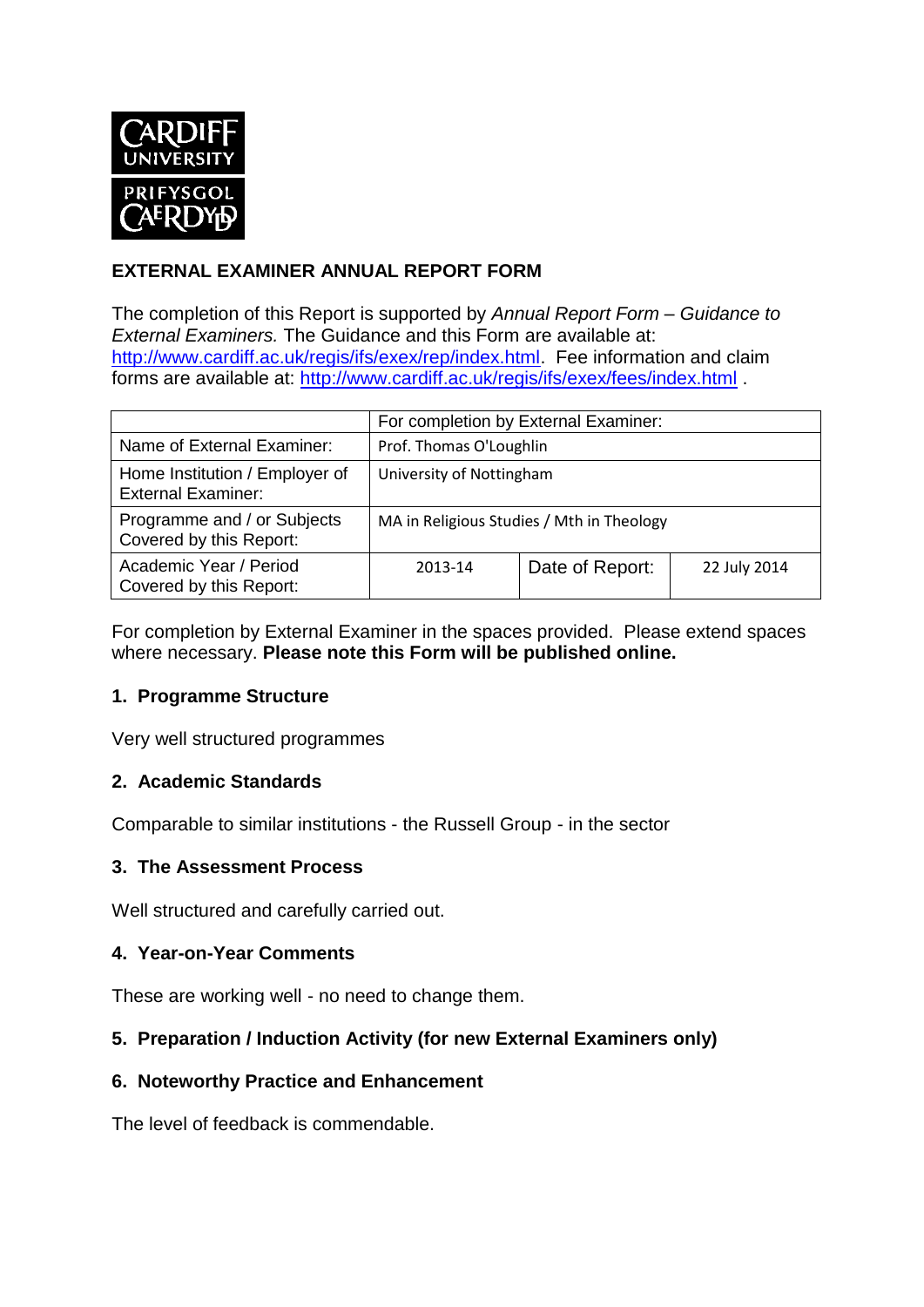# **7. Appointment Overview (for retiring External Examiners only)**

These have been programmes that have received a great deal of staff care, the work has been of a high standard, and the examination process has been very smooth - a very satisfying experience from my perspective.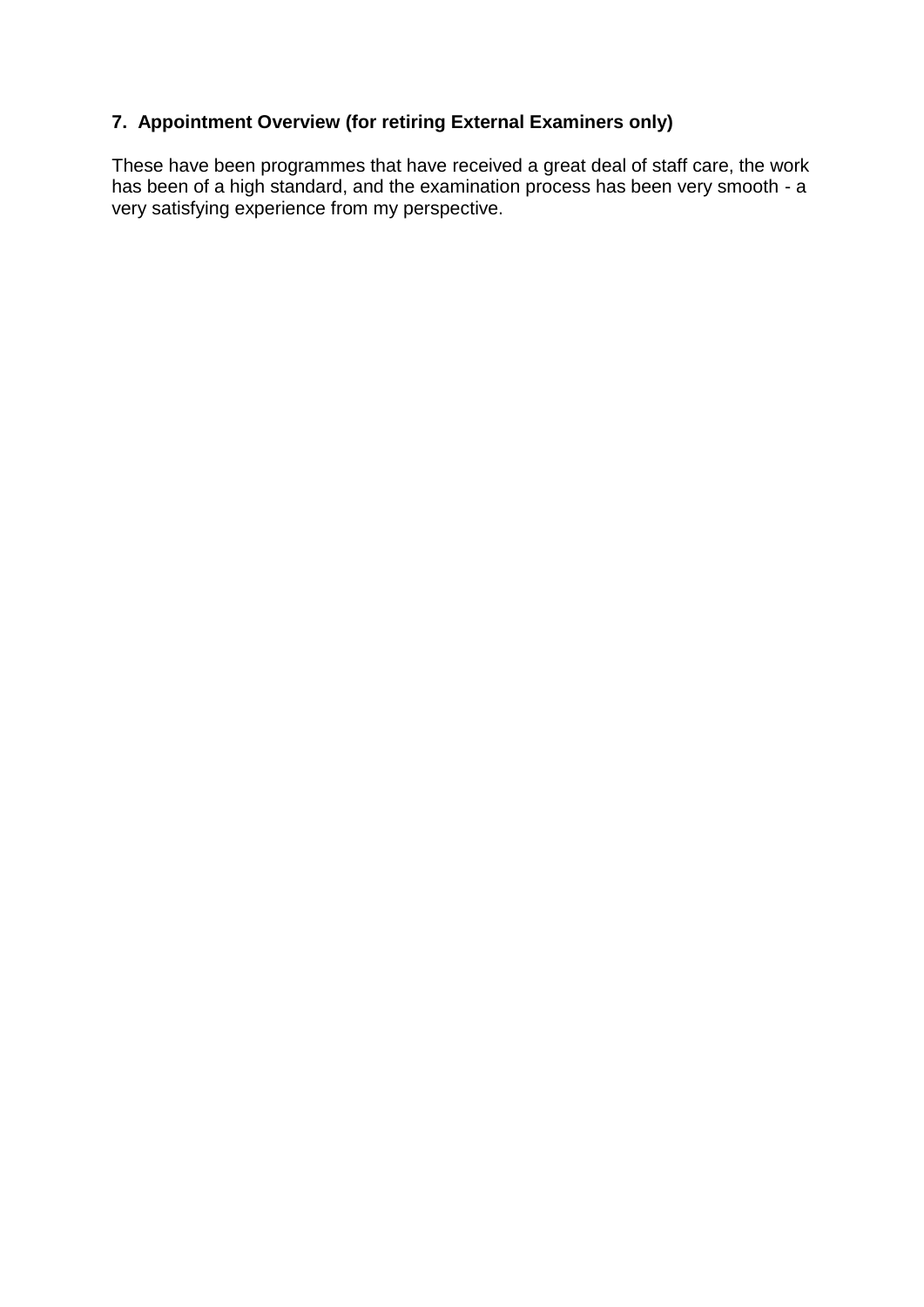# **8. Annual Report Checklist**

Please include appropriate comments within Sections 1-7 above for any answer of 'No'.

|                                     |                                                                                                                                                                | <b>Yes</b><br>(Y) | <b>No</b><br>(N) | N/A<br>(N/A) |
|-------------------------------------|----------------------------------------------------------------------------------------------------------------------------------------------------------------|-------------------|------------------|--------------|
| <b>Programme/Course Information</b> |                                                                                                                                                                |                   |                  |              |
| 8.1                                 | Did you receive sufficient information<br>about the Programme and its contents,<br>learning outcomes and assessments?                                          | Y                 |                  |              |
| 8.2                                 | Were you asked to comment on any<br>changes to the assessment of the<br>Programme?                                                                             | N                 |                  |              |
|                                     | <b>Draft Examination Question Papers</b>                                                                                                                       |                   |                  |              |
| 8.3                                 | Were you asked to approve all<br>examination papers contributing to the<br>final award?                                                                        | n/aa              |                  |              |
| 8.4                                 | Were the nature, spread and level of<br>the questions appropriate?                                                                                             | Y                 |                  |              |
| 8.5                                 | Were suitable arrangements made to<br>consider your comments?                                                                                                  | n/a               |                  |              |
|                                     | <b>Marking Examination Scripts</b>                                                                                                                             |                   |                  |              |
| 8.6                                 | Did you receive a sufficient number of scripts<br>to be able to assess whether the internal<br>marking and classifications were appropriate<br>and consistent? | Y                 |                  |              |
| 8.7                                 | Was the general standard and consistency of<br>marking appropriate?                                                                                            |                   |                  |              |
| 8.8                                 | Were the scripts marked in such a way as to<br>enable you to see the reasons for the award of<br>given marks?                                                  |                   |                  |              |
| 8.9                                 | Were you satisfied with the standard and<br>consistency of marking applied by the internal<br>examiners?                                                       |                   |                  |              |
| 8.10                                | In your judgement, did you have the<br>opportunity to examine a sufficient cross-<br>section of candidates' work contributing to the<br>final assessment?      |                   |                  |              |
|                                     | <b>Coursework and Practical Assessments</b>                                                                                                                    |                   |                  |              |
| 8.11                                | Was the choice of subjects for coursework and<br>/ or practical assessments appropriate?                                                                       |                   |                  |              |
| 8.12                                | Were you afforded access to an appropriate<br>sample of coursework and / or practical<br>assessments?                                                          | n/a               |                  |              |
| 8.13                                | Was the method and general standard of<br>assessment appropriate?                                                                                              | Y                 |                  |              |